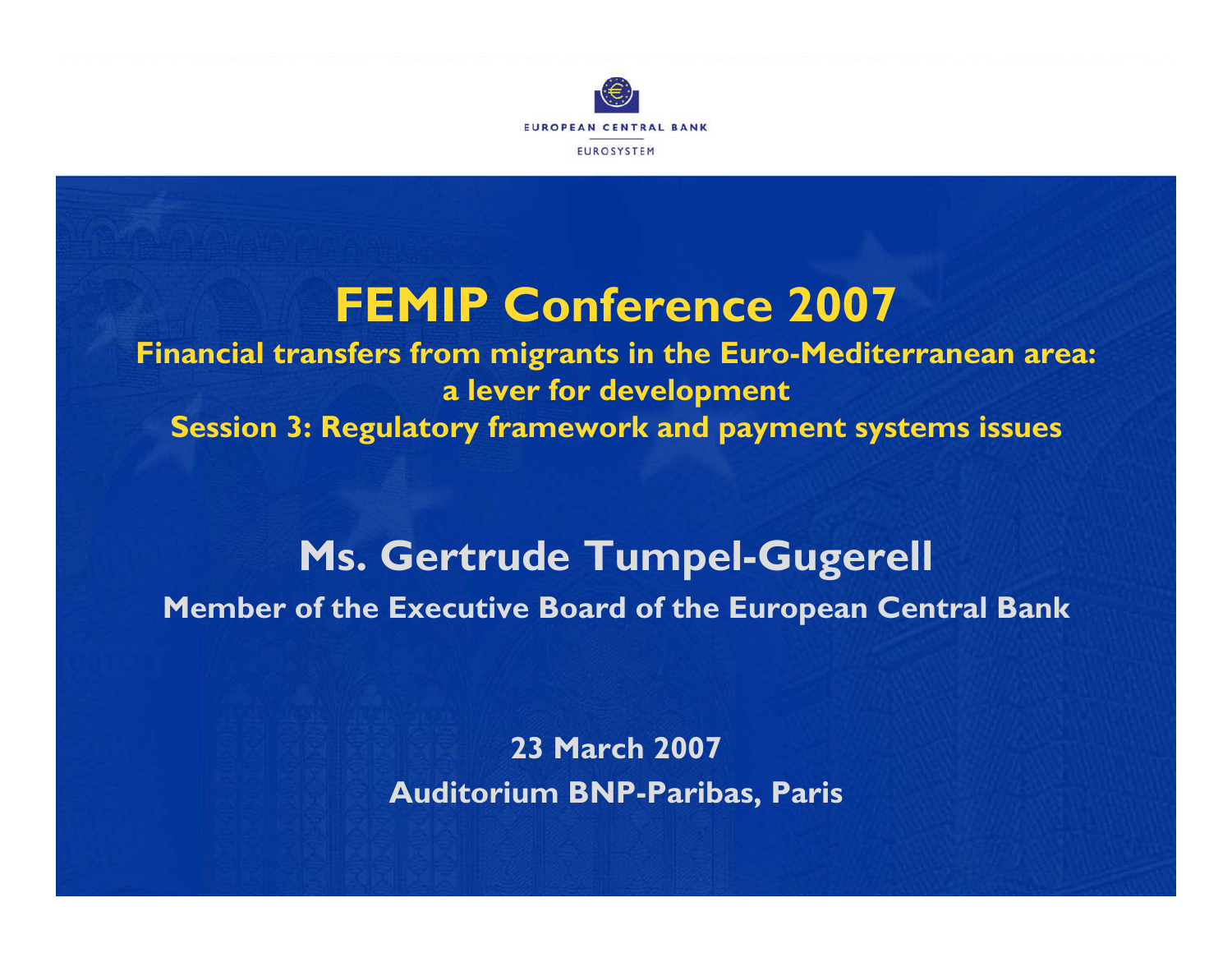#### **Gross migrant remittances received by EU neighbouring regions (USD billions)**

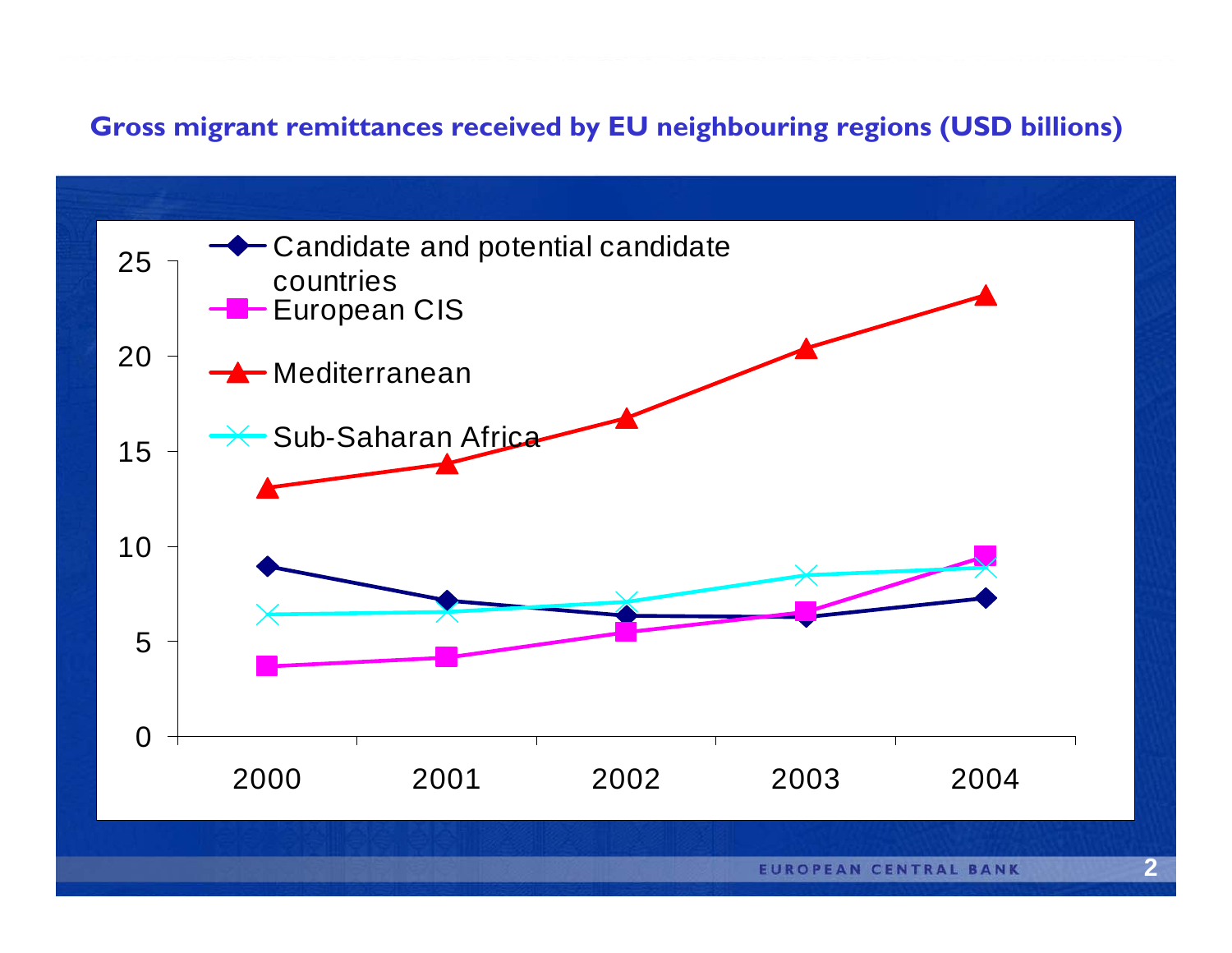#### **Net migrant remittances received by EU neighbouring regions (USD billions)**

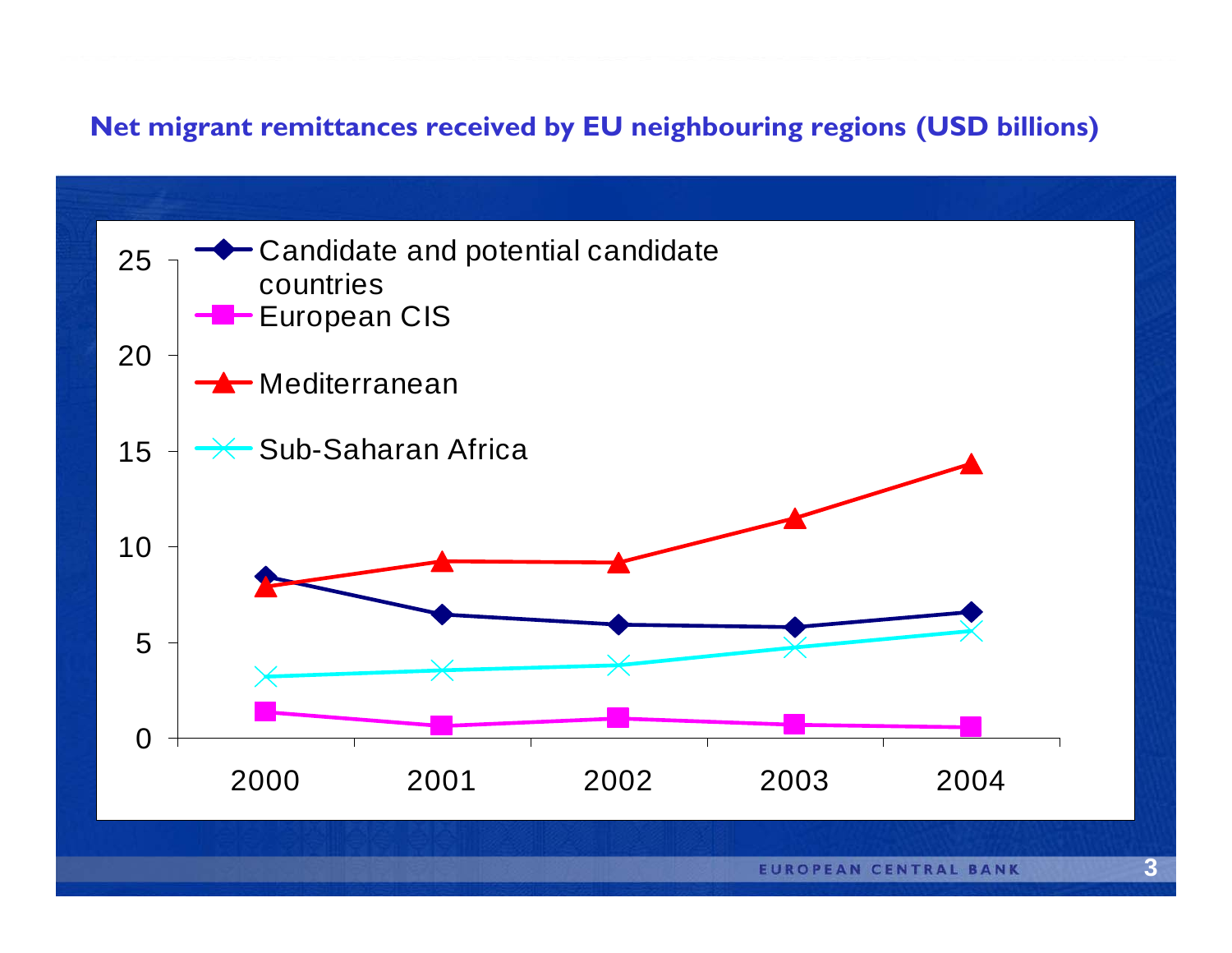#### Remittances compared to economic structure: GDP and imports (in %)

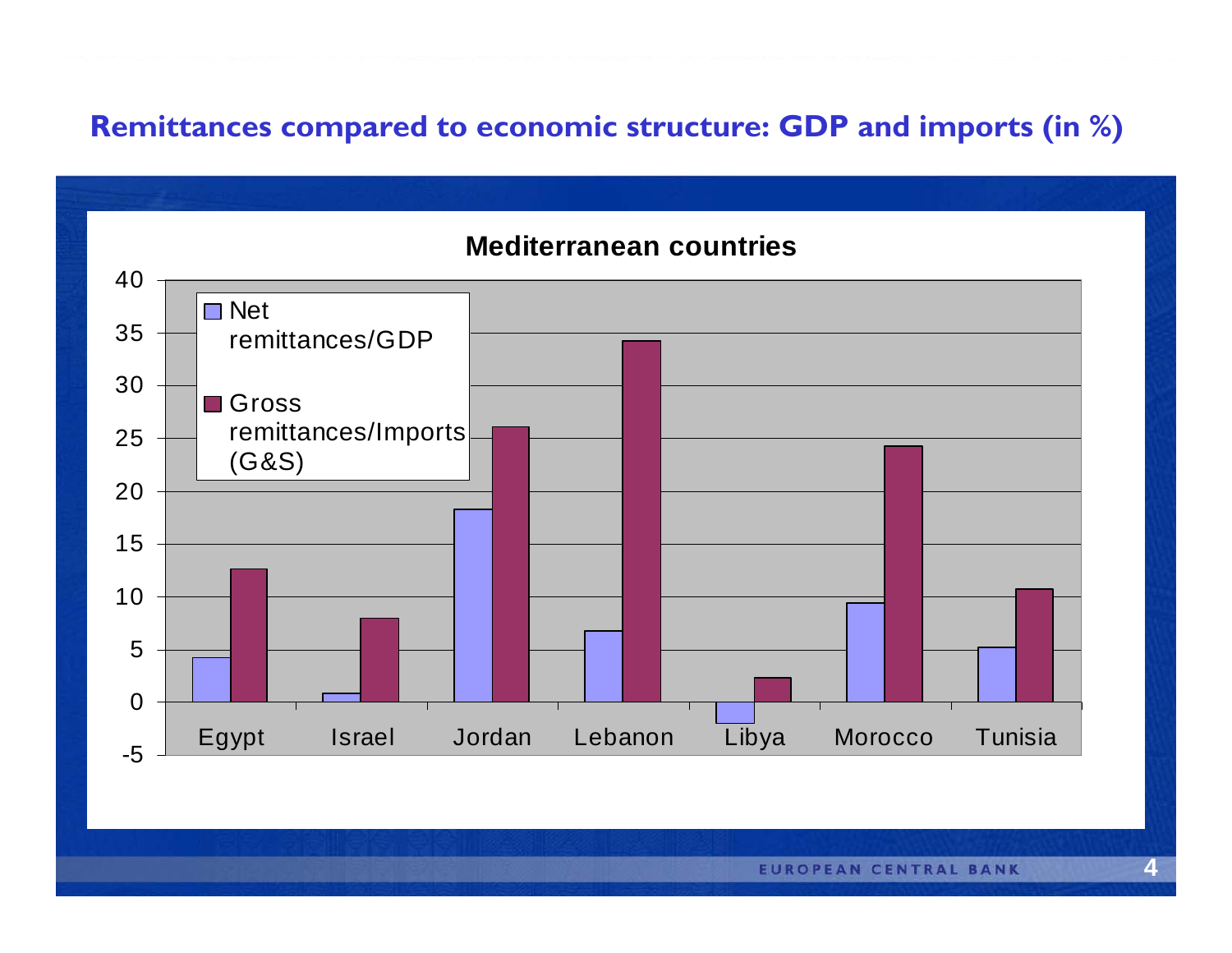## Remittances compared to economic structure: FDI (in %)

### **Mediterranean countries** 600 500 Gross remittances/FDI 400 300 200 100  $\overline{0}$ Jordan Lebanon Libya Morocco Tunisia Egypt **Israel**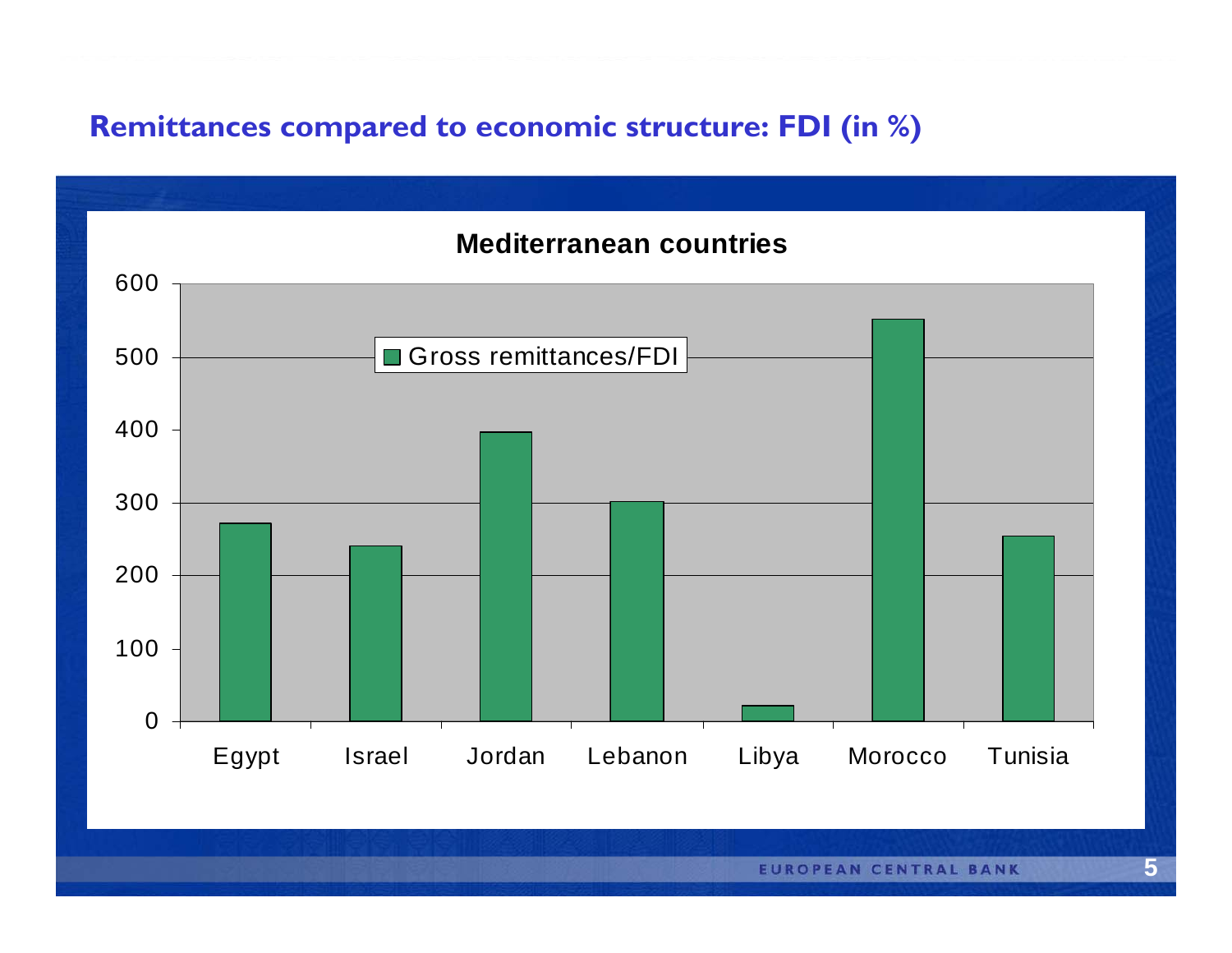### Remittances compared to economic structure: GDP and imports (in %)

#### **Candidate and potential candidate countries**